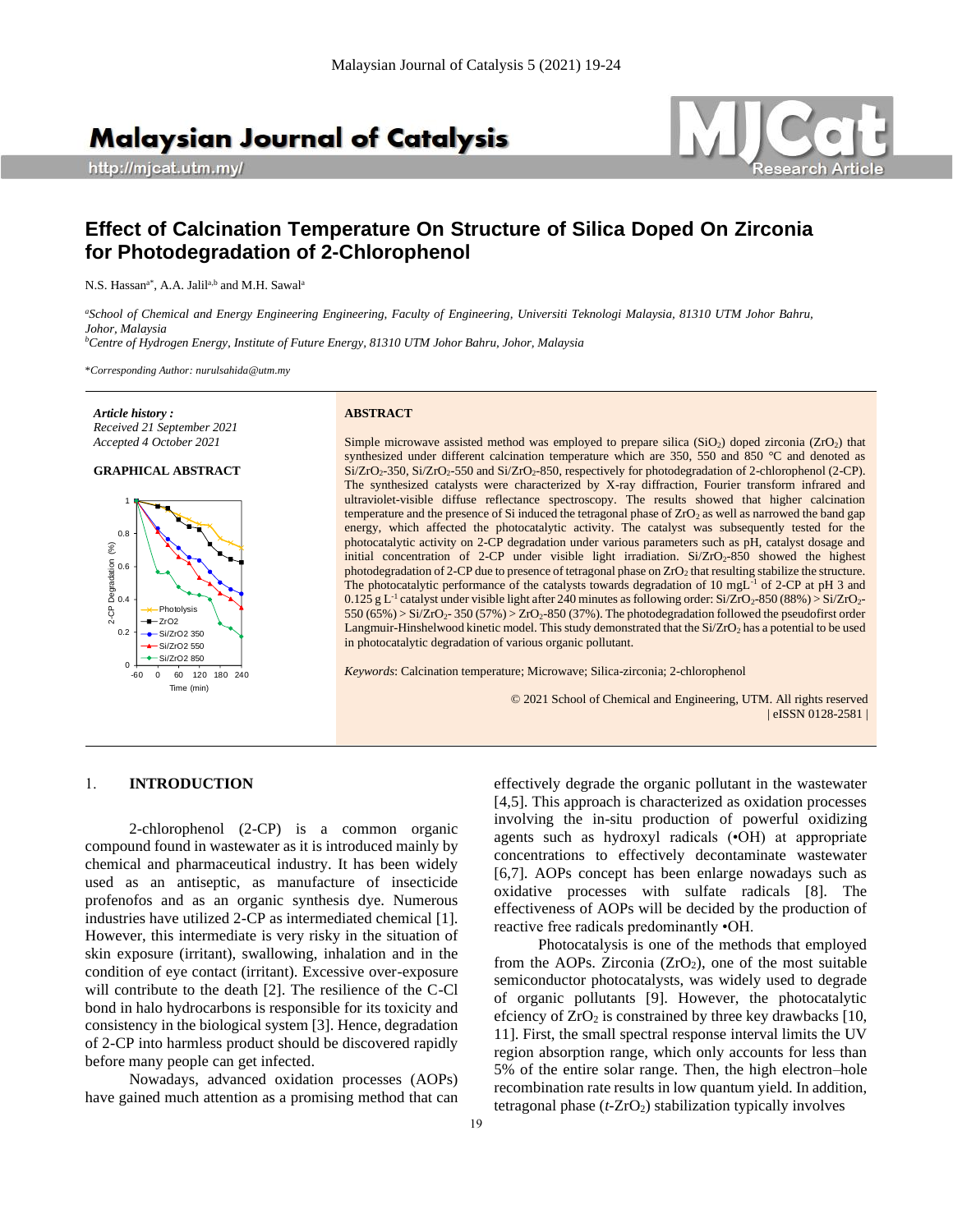higher temperatures (> 1000 °C) and/or suitable dopants with different valency, size, and electronegativity characteristics. Therefore, several eforts have been done to stabilize its phase and improve the photocatalytic efciency of  $ZrO<sub>2</sub>$  as well as application potential of  $ZrO<sub>2</sub>$  [12]. Besides, altering the catalyst's physicochemical properties also enhanced the photocatalytic activity, mainly via calcination temperature [13]. Thus, in this study, synthesis of  $ZrO<sub>2</sub>$  by doping with  $SiO<sub>2</sub>$  will be focused on varying the calcination temperature that could increase the effectiveness of photodegradation of 2-CP. The  $ZrO_2$  and  $SiO_2/ZrO_2$  was synthesized by using microwave-assisted method and calcined under different calcination temperature (350, 550 and  $850^{\circ}$ C). The physicochemical properties of Si/ZrO<sub>2</sub> was analyzed by using X-ray diffraction, Fourier transform infrared and ultraviolet-visible diffuse reflectance spectroscopy. Photocatalytic activity of the photocatalysts was conducted under various parameters such effect of pH  $(3-11)$ , catalyst dosage  $(0.125-0.625 \text{ g L}^{-1})$  and initial 2-CP concentration (10-100 mg  $L^{-1}$ ).

#### **2. EXPERIMENTS**

# 2.1 Materials

2-CP, cetyltrimethylammonium bromide (CTAB), 2 propanol (Pr-OH), zirconium (IV) propoxide (ZrP), (3 aminopropyl)triethoxysilane (APTES) and ammonium hydroxide solution (NH4OH) were purchased from Sigma Aldrich. Other than that, the all reagents were prepared using deionized water.

#### 2.2 Catalyst Preparation

The  $Si/ZrO<sub>2</sub>$  was synthesized by using microwaveassisted method. Firstly, 4.8 g of CTAB surfactant was dissolved in the solution which is contained with 720 mL distilled water, 29 mL of 8 M NH4OH and 120 mL propanol. The mixture then was stirred continuously for 30 min at 50 °C. 5.7 mL of ZrP was added into the mixture followed by 1.053 mL of APTES and stirred for 2 hours. The white solution was heated by using the microwave under a frequency of 2.45 GHz and heating power of 450W for 2 hours. The final product was dried overnight in oven before calcined at 850 °C for 3 hours and denoted as  $Si/ZrO<sub>2</sub>$ -850. Similar procedure was applied for various calcination temperature of 350˚C, 550˚C and 850˚C and denoted as  $Si/ZrO<sub>2</sub>-350$ ,  $Si/ZrO<sub>2</sub>-550$  and  $Si/ZrO<sub>2</sub>-850$ , respectively.

#### 2.3 Characterization

The catalysts crystallinity were verified by D8 ADVANCE Bruker X-ray diffractometer. Meanwhile, Meanwhile, the chemical properties of the catalysts were detected by the KBr method via Perkin Elmer Spectrum GX FT-IR. The optical properties of the catalyst were measured

by using Agilent Technologies Cary 60 UV-Vis spectrometer.

#### 2.4 Catalytic testing

The photodegradation of 2-CP was carried out in a batch reactor, which fixed with cooling system, employing 400 W metal halide lamps. Before 0.375 g L<sup>-1</sup> catalyst in 100 mL 2-CP solution (10 mg  $L^{-1}$ ) being exposed to light radiation, the catalyst was stirred at  $pH = 5$  in the dark for 1 h to achieve the equilibrium of adsorption/desorption. Each series of experiment was performed three times to ensure the consistency.

# **3. RESULTS AND DISCUSSION**

Figure 1 shows a wide angle of XRD diffractogram of the commercial  $ZrO<sub>2</sub>$  and synthesized of  $Si/ZrO<sub>2</sub>$  under different calcination temperatures (350 °C, 550 ºC and 850 °C). The Si/ZrO<sub>2</sub>-350 only showed the existence of the monoclinic phase  $(m-ZrO<sub>2</sub>)$  with XRD peak at  $2\theta = 22^{\circ}$  and 28.1° (ICDD No-01-083-0944) [14]. The Si/ZrO<sub>2</sub> synthesized catalysts is well indexed to *t*-ZrO<sub>2</sub> (ICDD No-01-079-1765) with the prominent XRD at 29.9° (101), 34.8° (110), 50.1 $\degree$  (112) and 60.0 $\degree$  (211) [15] when the calcination temperature increases up to 550 ºC. Interestingly, increased up to 850 °C, the catalyst possessed the higher *t*-ZrO<sub>2</sub> phase without any phase impurities evidently confirmed by presence of additional peaks at  $2\theta$ = 34.8° (200), 50.1° (220) and 59.9º (311). In fact, the tetragonal crystalline form of  $ZrO<sub>2</sub>$  is most commonly used in catalysis and related activities and is therefore a technologically significant product. Both  $t$ -ZrO<sub>2</sub> and  $m$ -ZrO<sub>2</sub> were observed for commercial ZrO2. This result shows that the presence of Si and higher calcination temperature could stabilize the *t*- $ZrO<sub>2</sub>$ .



**Figure 1:** XRD patterns of all catalysts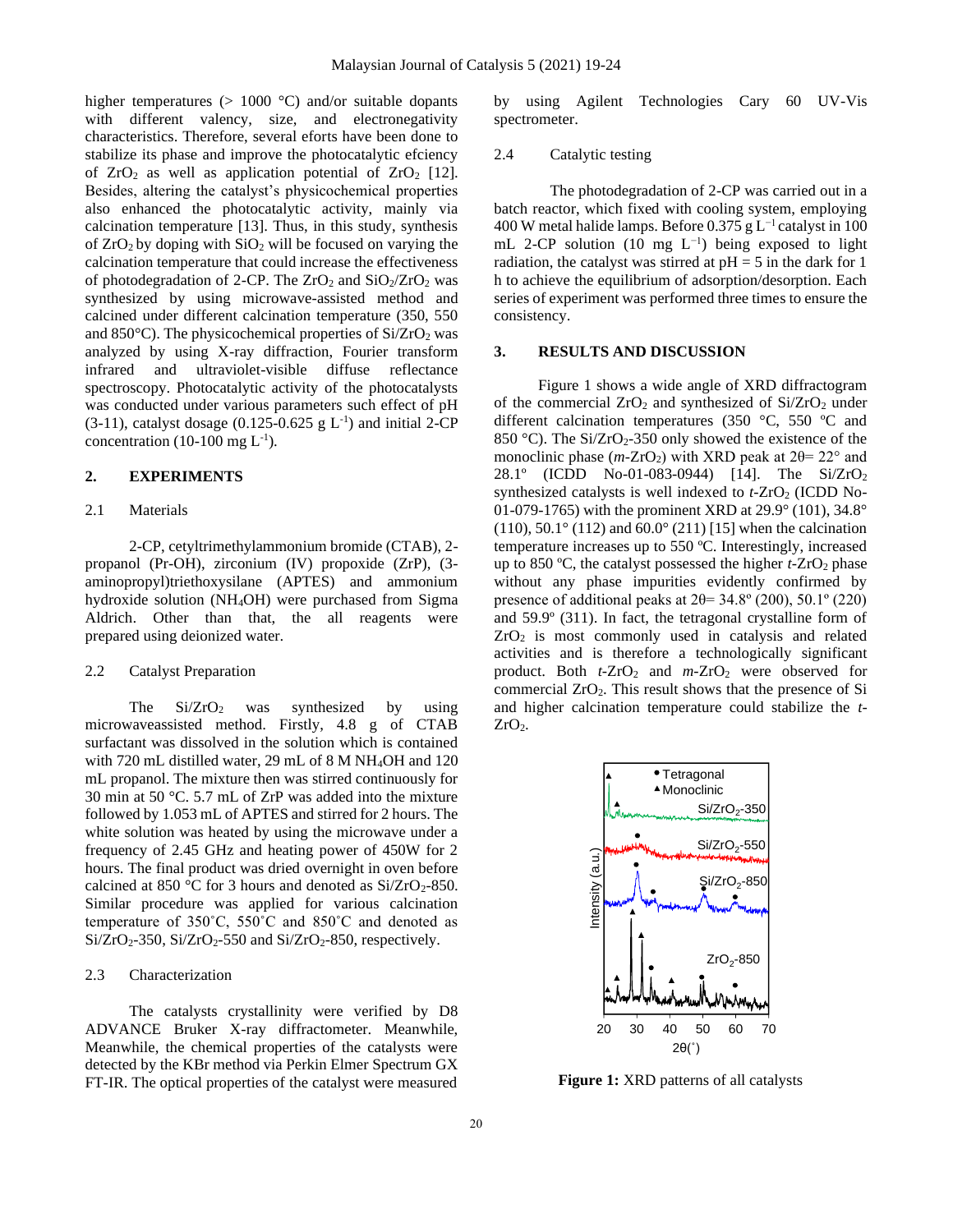For chemical properties studies, all the catalysts were then characterized by FTIR and the spectra in the region of 4000-400 cm-1 are shown in Figure 2. The Si/ZrO2 catalysts showed five main bands, which attributed to hydroxyl stretching  $(-OH, 3456 \text{ cm}^{-1})$ ,  $-OH$  vibration of the surface-adsorbed water (1620 cm<sup>-1</sup>), Zr-OH bond (1384 cm<sup>-</sup> <sup>1</sup>), Si-O-Si asymmetric stretching (1070 cm<sup>-1</sup>), and t-ZrO<sub>2</sub>  $(464 \text{ cm}^{-1})$  [16,17]. The band at 740 cm<sup>-1</sup> was observed only for  $Si/ZrO<sub>2</sub>-350$  and  $Si/ZrO<sub>2</sub>-550$ , which correspond to the  $m$ -ZrO<sub>2</sub>. Similarly, these phase also was observed for ZrO<sub>2</sub>-850. As seen, the band at 1384 cm<sup>-1</sup> was disappeared for  $Si/ZrO<sub>2</sub>-550$  and  $Si/ZrO<sub>2</sub>-850$ , suggesting that the higher of calcination temperature could dispersed the Si well on the surface of  $ZrO<sub>2</sub>$  and the Si species may interact with  $ZrO<sub>2</sub>$ [16, 18]. Among all  $Si/ZrO<sub>2</sub>$  catalyst,  $Si/ZrO<sub>2</sub>-850$  showed the higher intensity of the band at  $464 \text{ cm}^{-1}$ , indicated that this catalyst possessed higher *t*-ZrO<sub>2</sub> which in line with XRD analysis.



**Figure 2:** FTIR spectra of all catalysts

Band gap of the photocatalysts play an important key role in photocatalytic applications. The catalysts were then subjected to UV-Vis DRS to analyse band gap energy. Figure 3 illustrates the wavelength measurement to calculate bandgap energy. The bandgap of the samples was calculated using the equation of  $E = 1240/\lambda$ , where E is the band gap energy in eV and  $\lambda$  is the wavelength in nanometres [19]. The summary of the band gap for all catalysts are stated in Table 1.  $Si/ZrO<sub>2</sub> - 850$  showed the lowest band gap energy  $(2.64 \text{ eV})$  compared to commercial  $ZrO<sub>2</sub>$  (4.35 eV). The reduction of bandgap after Si doped on  $ZrO<sub>2</sub>$  at higher temperature is might be due to the more formation of surface defect [3]. While, among all synthesized  $Si/ZrO<sub>2</sub>$ ,  $Si/ZrO<sub>2</sub>$ -850 showed the lowest band gap energy and this result led to the potential use of it in visible light responsive photocatalytic reaction.



**Figure 3**: UV-Vis DRS for all catalysts

**Table 1** Band gap of the catalysts

| Catalyst        | Band Gap (eV) |
|-----------------|---------------|
| $ZrO_{2} - 850$ | 4.35          |
| $Si/ZrO2-350$   | 2.33          |
| $Si/ZrO2 - 550$ | 2.29          |
| $Si/ZrO2-850$   | 2.21          |

The photocatalytic performance of the synthesized catalysts was evaluated on photodegradation of 2- CP and the results are shown in Figure 4 under visible light irradiation for 240 minutes. The photolysis of 2-CP shows only 30% of 2-CP is degraded, indicating the pollutant's higher stability. The 2-CP degradation was activated by electronically excited 2-CP via direct light absorption, resulting in cleavage of the C–CI bond.  $Si/ZrO<sub>2</sub>-850$  (83%) catalyst was exhibited the highest photocatalytic performance compared to the  $Si/ZrO<sub>2</sub>-550$  (65%),  $Si/ZrO<sub>2</sub>-$ 350 (57%) and  $ZrO_2$ -850 (37%). This is due to higher of tetragonal phase of zirconia and narrowing of its band gap which can led to decrease in electron-hole recombination rate [20,21].

In fact, the optimum pH was found to be 3 after varying the pH from 3 to 11 (Figure 5A). This result may be explained by the amphoteric behavior of the catalyst when the photoreaction takes place on its surface, which is dependent on the basis of the zero-pointcharge ( $pH_{ZPC}$ ). The inset figure shows that the  $pH_{ZPC}$  was found to be at  $pH$  6. Indeed, the catalyst surface would be positively charged below this pH value and electrostatically attracted to the negatively charged of 2-CP, and vice versa [16,18]. Thus, the optimum reaction conditions are in acidic conditions.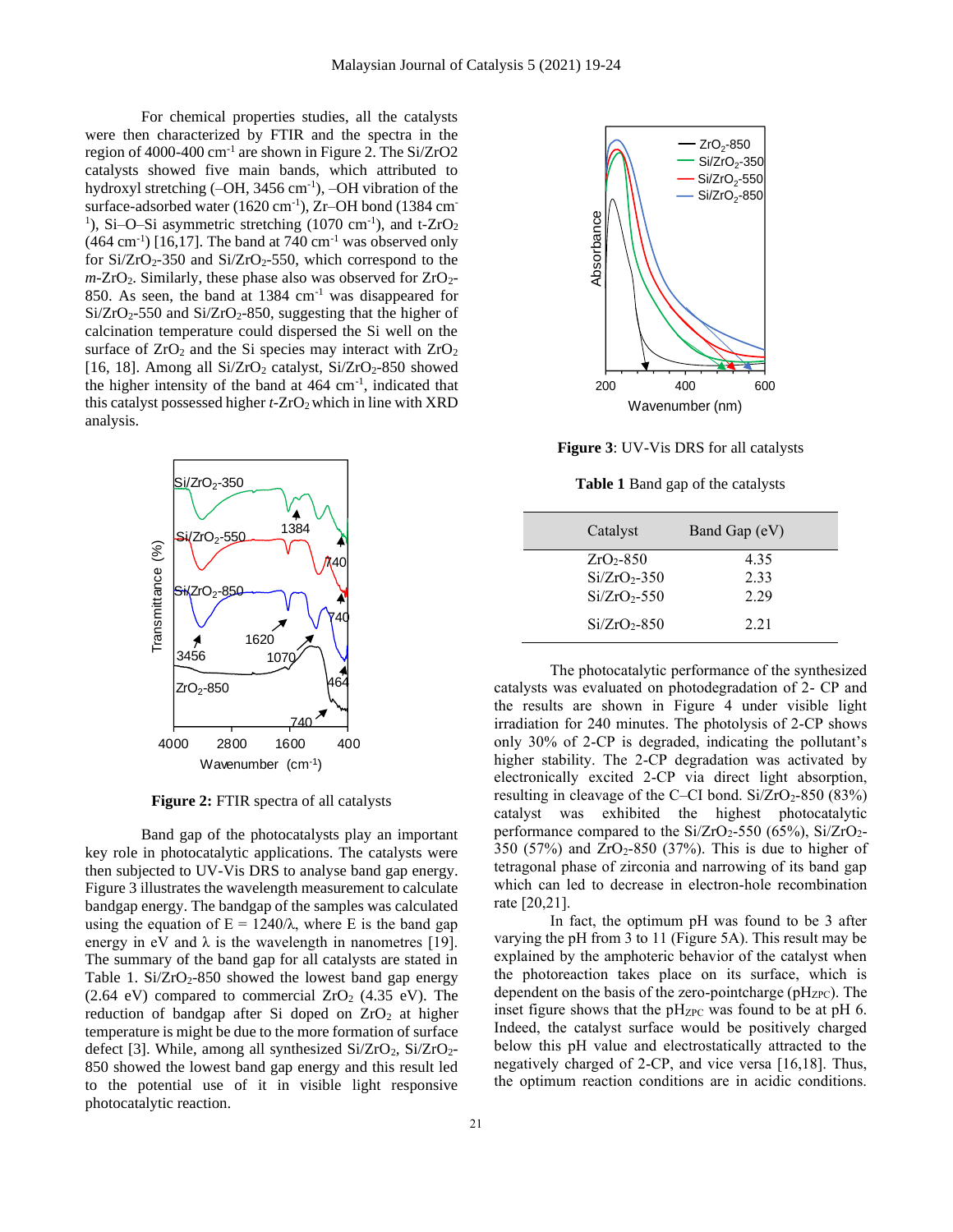

**Figure 4:** Photodegradation of 2-CP using different type of catalyst ([2-CP] = 10 mgL<sup>-1</sup>, W= 0.375 g L<sup>-1</sup>, pH=3).



**Figure 5:** Effect of (A) pH and (B) catalyst dosage towards photodegradation of 2-CP using  $Si/ZrO<sub>2</sub>-850$ 

While the optimum catalyst dosage was 0.375 g L<sup>-</sup> <sup>1</sup> to give 83% degradation of 2-CP, due to after the optimum catalyst loading is accomplished (Figure 5B). This is because the higher the catalyst dose, the higher the number of active sites that could absorb more photons and 2-CP. However, excess catalytic dosage may create greater turbidity, which would reduce its penetration because of light dispersed and inhibit the photocatalytic mechanism [18,22]. Nevertheless, the number of active sites and the formation of reactive oxygen species (ROS) will increase correspondingly when the amount of catalyst dosage increased [23]. Adequate loading of the catalyst enhances the efficiency of generation of electron/hole pairs to boost the degradation of pollutants [2,3].

The initial concentration of 2-CP is one of the driving parameters in photodegradation of 2-CP. The effect of the initial concentration on 2-CP degradation was studied by preparing different number of 2-CP solutions (10-100 mgL-1 ). Figure 6A shows that the photocatalytic activity was decreased with increasing the initial concentration of 2-CP over constant catalyst dosage. This reaction was favourable at low concentration which is  $10$  mg  $L^{-1}$ . In fact, the penetration of light to the surface of the catalyst has been hampered, most likely due to the deposition of contaminants covering the surface of the catalyst [4,18].



**Figure 6**: (A) Photodegradation of 2-CP with different initial concentrations of 2-CP and (B) Photodegradation kinetics of 2-CP using  $Si/ZrO<sub>2</sub>-850$  at different initial concentrations (W=0.125 g  $L^{-1}$ , pH= 3).

In general, the kinetics of most organic compounds undergoing photocatalytic reactions are defined in a pseudo first-order model, which is rationalised in terms of the Langmuir-Hinshelwood model modified to accommodate reactions that have occurred at the solid-liquid interface [24]. At low initial 2-CP concentration, the simplest equation for the rates of photodegradation of 2-CP is given by the equation 1 and 2 [24].

$$
\ln C_t = -kt + \ln C_0 \tag{1}
$$

where  $k$  is the pseudo first-order rate while  $C_0$  and  $C_t$  are the concentrations of 2-CP initially and at time t, respectively. The integration of (Equation 1) yields the (Equation 2),

$$
\ln\left(\frac{C_o}{C_t}\right) = k_r K t = k_{app} t
$$
\n(2)

The linearity of the  $\ln(C_0/C_t)$  plot vs. the irradiation time shown in Figure 6B confirmed that the reaction process implemented the pseudo-first order kinetics model. Line slope was the apparent first-order rate constant (*kapp*) and the value obtained (Table 2) showed an important and beneficial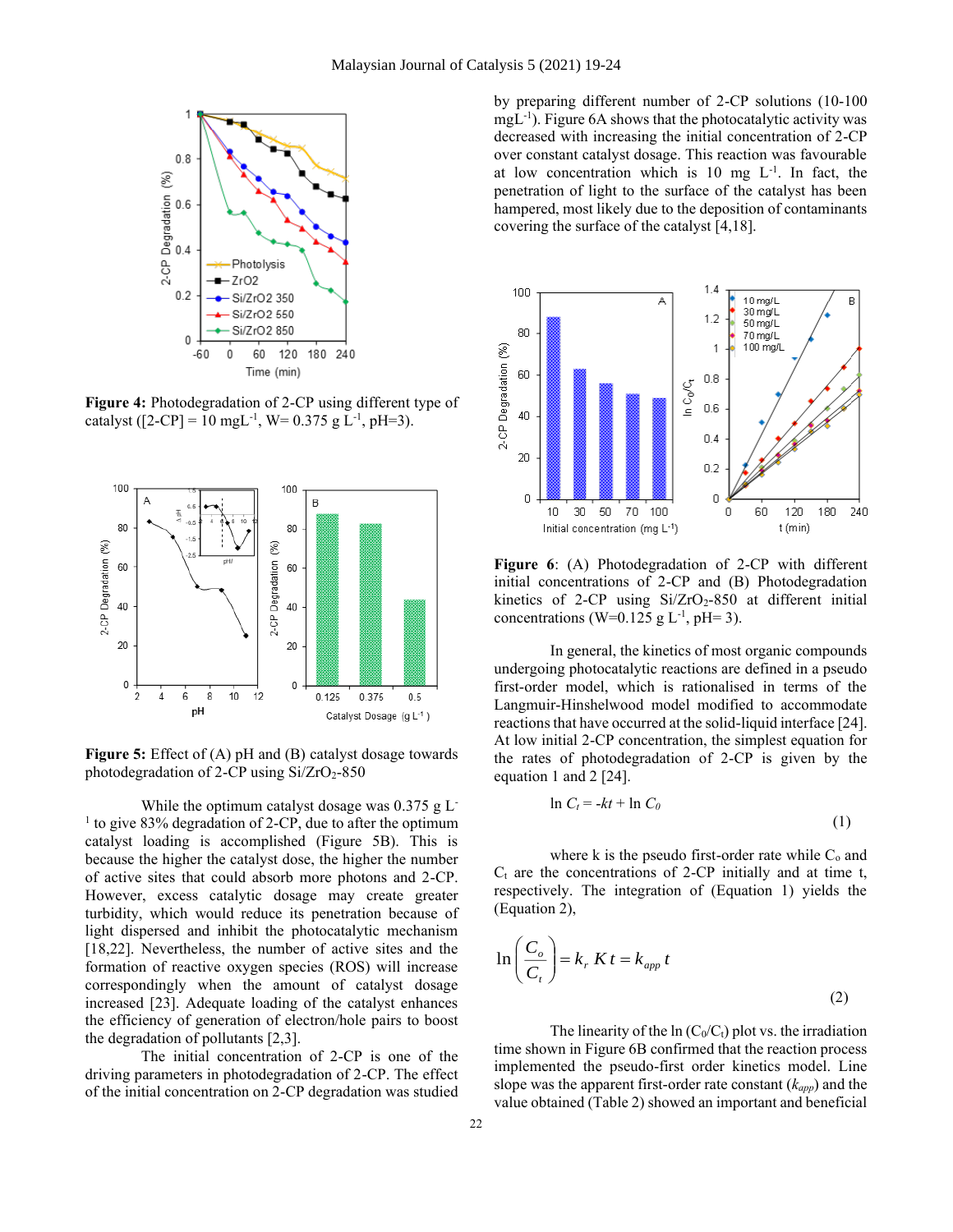| Initial concentration<br>of 2-CP, $C_0$ (mg $L^{-1}$ ) | Reaction rate, $k_{app}$         | Initial rate, r <sub>o</sub>                                                                                 |
|--------------------------------------------------------|----------------------------------|--------------------------------------------------------------------------------------------------------------|
|                                                        | $(x 10^{-2} mg L^{-1} min^{-1})$ | $(x 10^{-1} mg L^{-1} min^{-1})$                                                                             |
| 83                                                     | 7.30                             | 7.3                                                                                                          |
| 63                                                     | 4.20                             | 12.6                                                                                                         |
| 56                                                     | 3.40                             | 17.0                                                                                                         |
| 51                                                     | 0.30                             | 21.0                                                                                                         |
| 49                                                     | 0.29                             | 29.0                                                                                                         |
|                                                        | Degradation $(\%)$               | various for 1 C F degradation asing 370 Festo 4.1 C   $W = 0.7$ g/L, $E = 0.1$ , $pH = 0.1$ , $F = 0.0$ C  . |

**Table 2** Percentage degradation at different initial concentration of PCT and pseudo-first-order apparent constant values for PCT degradation using 5% Fe<sub>3</sub>O<sub>4</sub>/WTC [W= 0.4 g/L, t=2 h, pH=5, T= 30<sup>o</sup>C].

effect of the  $Si/ZrO<sub>2</sub>-850$  on the photodegradation of the 2-CP. The *kapp* values decreased with an increasing initial concentration, suggesting that the system is favourable at a low concentration [25]. At a lower concentration, the reaction rate is able to manage the mechanism, since the active sites on the catalyst's surface were only partly occupied by adsorbed 2-CP molecules. As a result, at higher concentrations, hydroxyl radicals become a restricting reactant and thus lower the reaction rate**.**

The line with an intercept of  $1/k_r$  and  $1/k_rK_{LH}$  was obtained from the Langmuir Hinshelwood (L-H) kinetic formula (Equation 3) [6],

$$
\frac{1}{r_o} = \left[\frac{1}{k_r K_{LH}}\right] \left[\frac{1}{C_o}\right] + \frac{1}{k_r}
$$
 (3)

where  $k_r$  is the reaction rate constant (mg  $L^{-1}$  min<sup>-1</sup>),  $K_{LH}$  is the adsorption coefficient of the reactant  $(L mg^{-1})$  and  $C_0$  is the initial concentration of 2-CP (mg  $L^{-1}$ ). The calculated values of  $k_r$  and  $K_{LH}$  were 0.012 mg  $L^{-1}$  min<sup>-1</sup> and 0.003 L mg<sup>-1</sup>, respectively. These results illustrated that since  $k_r$ , > KLH, suggesting that 2-CP adsorption on the surface of  $Si/ZrO<sub>2</sub>$ - 850 was controlling step in the photodegradation [6].

## **4. CONCLUSION**

In this study, silica loaded on zirconia  $(SiZrO<sub>2</sub>)$  was successfully synthesized by microwave-assisted method under various calcination temperature, which were then characterized by XRD, FTIR and UV-Vis/DRS. The results showed that higher calcination temperature and the presence of Si induced the tetragonal phase of  $ZrO<sub>2</sub>$  as well as narrowed the band gap energy, which affected the photocatalytic activity. The photocatalytic performance of the catalysts towards degradation of 10 mg  $L^{-1}$  of 2-CP at pH 3 and  $0.125$  g  $L^{-1}$  catalyst for 240 minutes under visible light was in the following order:  $Si/ZrO<sub>2</sub>-850$  (88%) >  $Si/ZrO<sub>2</sub>-$ 

550 (65%), Si/ZrO<sub>2</sub>-350 (57%) > ZrO<sub>2</sub>-850 (37%). Si/ZrO<sub>2</sub>-850 shows the highest photocatalytic performance due to narrow band gap, high crystallinity and more tetragonal phase.

### **ACKNOWLEDGEMENTS**

The authors are grateful for the financial support by the Universiti Teknologi Malaysia through Professional Development Research University Grant (No. 05E44).

#### **REFERENCES**

- [1] M.S. Azami, A.A. Jalil, C.N.C. Hitam, N.S. Hassan, C.R. Mamat, R.H. Adnan, N. Chanlek, Appl. Surf. Sci. 512 (2020) 145744.
- [2] A.A. Fauzi, A.A. Jalil, C.N.C. Hitam, F.F.A. Aziz, N. Chanlek, J. Environ. Chem. Eng. 8 (2020) 104484.
- [3] N.S. Hassan, A.A. Jalil, F.F.A. Aziz, A.A. Fauzi, M.S. Azami, N.W.C. Jusoh, Top. Catal. 63 (2020) 1145–1156.
- [4] N.F. Khusnun, A.A. Jalil, S. Triwahyono, N.W.C. Jusoh, A. Johari, K. Kidam, Phys Chem Chem Phys 18 (2016) 12323–12331
- [5] C.N.C. Hitam, A.A. Jalil, Y.O. Raji, Top Catal. 63 (2020) 1169-1181.
- [6] A.F.A. Rahman, A.A. Jalil, S. Triwahyono, A. Ripin, F.F.A. Aziz, N.A.A. Fatah, N.S. Hassan, J. Clean. Prod. 143 (2017) 948-959.
- [7] F.H. Mustapha, A.A. Jalil, Mohamed M, S. Triwahyono, N.S. Hassan, N.F. Khusnun, A.S. Zolkifli, J. Clean. Prod. 168 (2017) 1150–1162.
- [8] A.A. Fauzi, A.A. Jalil, N.S. Hassan, F.F.A. Aziz, M.S. Azami, I. Hussain, D.V. Vo, Chemosphere (2021) 131651.
- [9] F.F.A. Aziz, A.A. Jalil, N.F. Khusnun, C.N.C. Hitam, A.F.A. Rahman, A.A. Fauzi, J. Hazard. Mater. 401 (2020) 123277.
- [10] N.S. Hassan, A.A. Jalil, N.F. Khusnun, M.W. Ali, S. Haron, J. Alloys. Compd. 78 (2019) 221–230.
- [11] M.V. Carevic, N.D. Abazovic, T.B. Novakovic, V.B. Pavlovic, M.I. Comor, Appl. Catal. B. 195 (2016) 112–120.
- [12] A.U. Maheswari, S.S. Kumar, M. Sivakumar, Ceram. Int. 40 (2014) 6561–6568.
- [13] A. Kumar, M. Naushad, A. Rana, G. Sharma, A.A. Ghfar, F.J. Stadler, M.R. Khan, Int. J. Biol. Macromol. 104 (2017) 1172–1184.
- [14] J. Zhang, Y. Gao, X. Jia, J. Wang, Z. Chen, Y. Xu, Sol. Energy Mater. Sol. Cells. 182 (2018) 113–120
- [15] R. Dwivedi, A. Maurya, A. Verma, R. Prasad, K.S. Bartwal, J. Alloys Compd. 509 (2011) 6848–6851.
- [16] N.S. Hassan, A.A. Jalil, S. Triwahyono, C.N.C. Hitam, A.F.A. Rahman, N.F. Khusnun, D. Prasetyoko, J. Taiwan. Inst. Chem. Eng. 82 (2018) 322-330.
- [17] S.N. Basahel, T.T. Ali, M. Mokhtar, K. Narasimharao, Nanoscale Res Lett. 10 (2015)73–86.
- [18] N.W.C. Jusoh, A.A. Jalil, S. Triwahyono, C.R. Mamat, Appl. Catal. A: Gen. 492 (2015) 169–176.